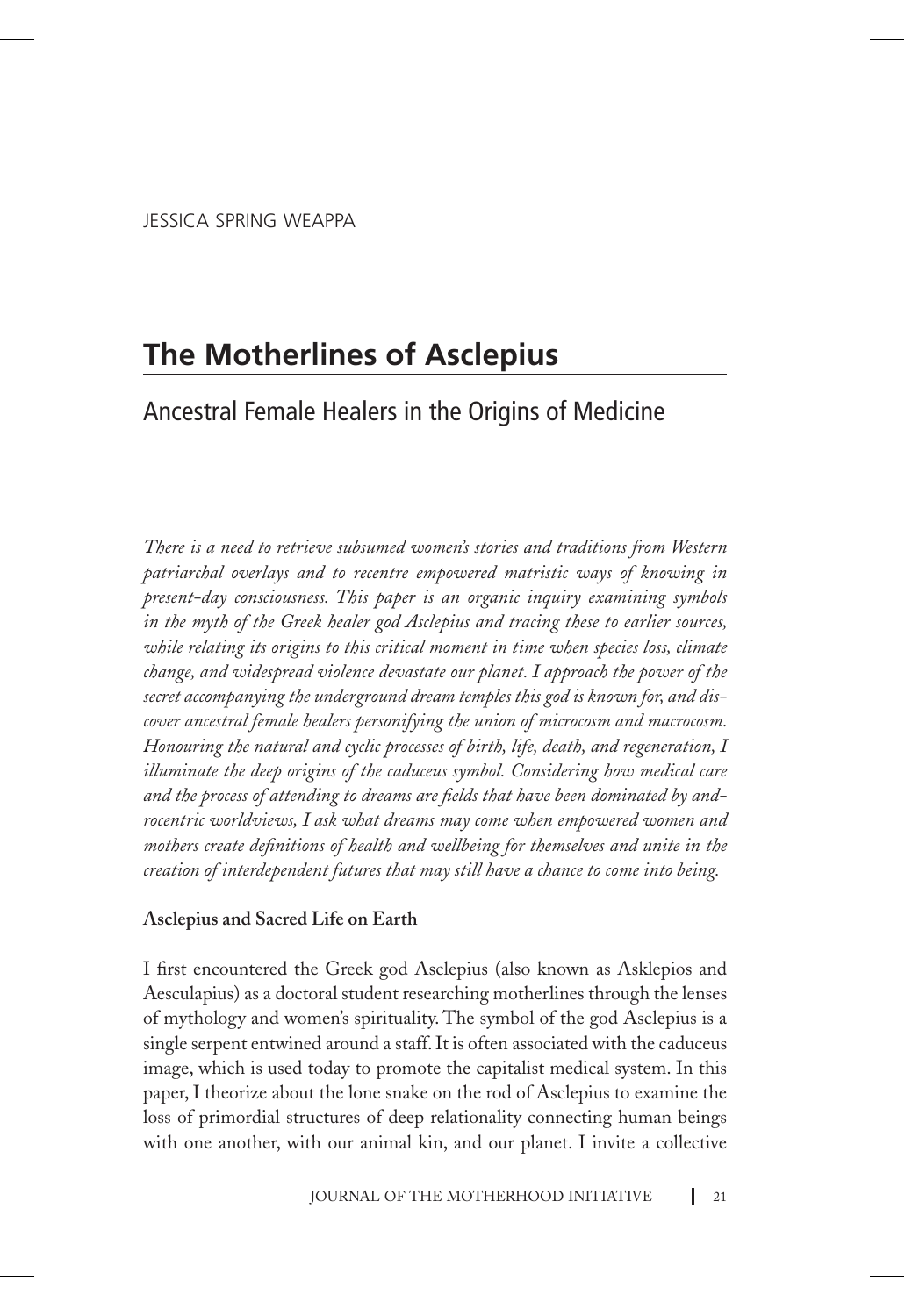remembering, reimagining, and reauthoring of symbols and stories that were usurped to legitimize an unstable and destructive patriarchal world and ask how a recentring and reclaiming of subsumed ancestral wisdom may be practised towards more than human healing.

Through a process of "organic inquiry" (Clements 26), I encounter the following as motherlines of Asclepius: the Sleeping Lady of Malta, the social organization of Catalhöyük, mother deities in Sumer and Babylonia, Sheela na gigs, Nordic deities, ancient yogini temples in India, matristic fertility-of-the-earth people of Neolithic Europe, female and mother deities of ancient Crete, Persephone and Demeter myths, and Gaia. I continue to engage the origin story of Asclepius and his legend, and see it as one significant turning point of many that eventually crystallized into ideologies that linguist and cultural theorist Luce Irigaray describes as a "forgetting" corresponding to "a certain sleep," which veiled "the real" (34).

Ancient Greek influence in the development of Western cultures cannot be overstated, nor can the impact of the Western world on all life on our planet be minimized. Although we do have stories of Ancient Greek goddesses, they are not the original stories of pre-Hellenic female deities who were "body-honoring and nature-oriented" (Spretnak 18). Considering this summary, and how Ancient Greek perspectives and practices continue to affect lives and bodies today, there is value in tracing Western modalities of healing back to the symbols and stories of a time in which the value of women's lives rapidly diminished and the contributions of female healers were marginalized or erased. I find this process of reclaiming has much to offer us in the renewal of images for revitalizing contemporary cultural landscapes.

The son of Apollo and a mortal woman, Asclepius became known as the god of healing and medicine, and is often referred to as the first doctor. The Hippocratic Oath, still recited ceremoniously by new physicians today, invokes the god Asclepius in the very first line. The historical and mythic figure Hippocrates eventually became known as a human agent of the god Asclepius and the father of scientific medicine. Although Asclepius is not one of the twelve major deities of the Greek pantheon, he was clearly a very powerful figure. All physicians in ancient Greece came to be known as "Asklepiads" (Downing, "Hippocrates" 4).

Those who wished to be healed in the temples of Asclepius were led by attendants into dark spaces just under the surface of the ground to rest directly on a stone slab, or "*kline*" (source of our word "clinic"), and then left alone to sleep and dream. If the god Asclepius appeared to the dreamer in images, this would signify a transition to wellness. A vast collection of testimonies describes how the god would often appear theriomorphically as a snake or a dog. (Downing, "Asklepios" 17-18) Dogs would lick wounds to heal the ini-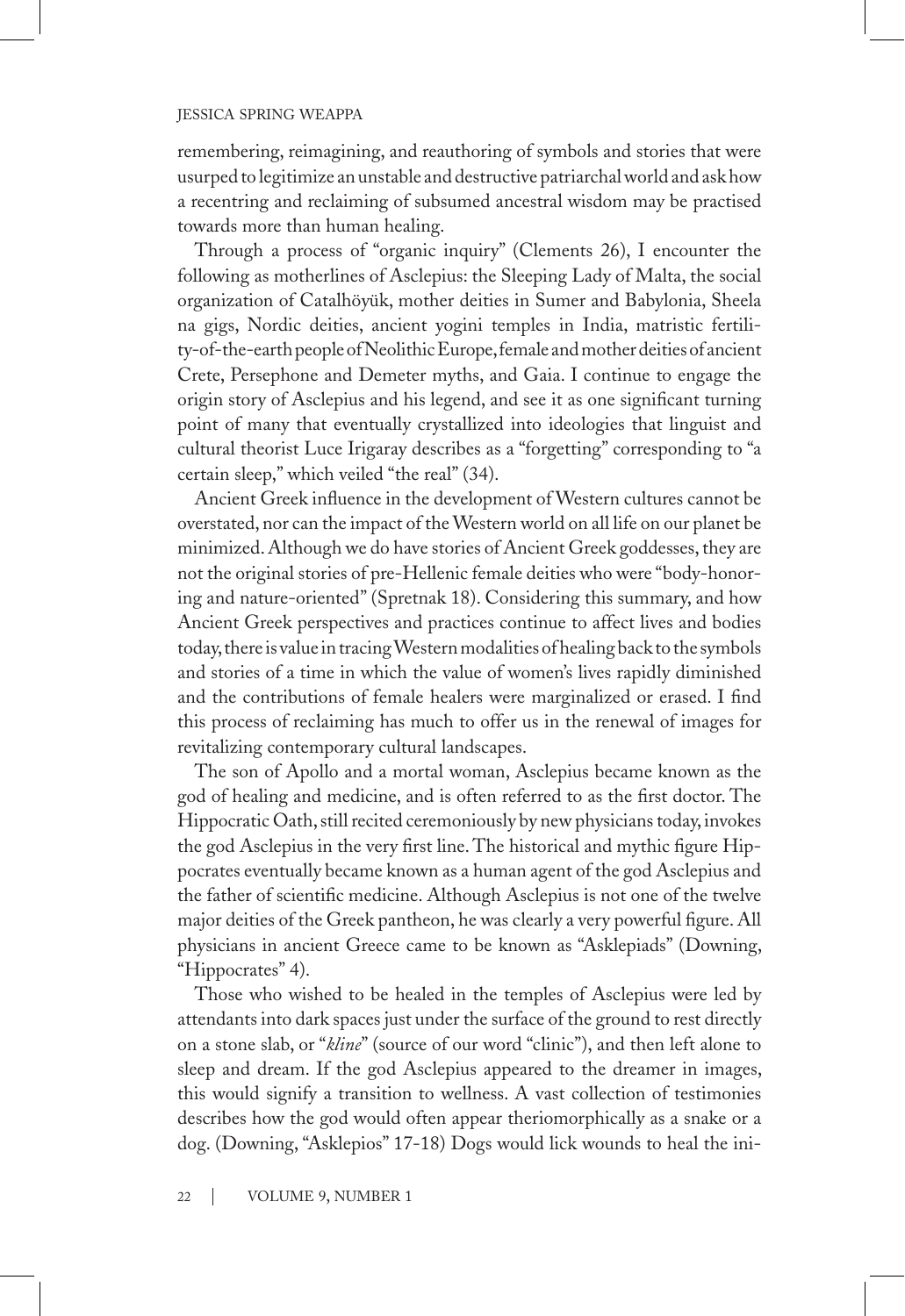tiates. Snakes often promoted fertility. There are detailed accounts of a great number of miraculous healings in the temples of Asclepius that cured ailments such as paralysis, blindness, and epilepsy. When the god appeared in human form, he enacted radical procedures and surgeries far beyond the capacities of human healers of the time.

Though not consistently considered a chthonic deity, Asclepius was the only Greek god to experience death and a return to life after Zeus, intimidated by his powers, struck him down. If not a deity of the underworld realms and not a god who dwells on Olympus, Asclepius may be considered a representative of sacred earthly life. Interestingly, Asclepius is surrounded by his wife, Epione, whose name means "soothing" and their daughters whose names carry such meanings as health, healing process, remedy, and radiance. Two of the daughters' names predate Asclepius. The breasts of a great earth mother, Rhea Koronis, were called Hygeia and Panaceia—"source of the Milk of Kindness and the balm of healing" (Walker 766). Authors of the Theoi Project state, "Gradually, the sphere in which Aesculapius acted was so extended, that he became the representative or the personification of the healing powers of nature" (Theoi para. 3). The pre-Greek word Asclepius and its prehistoric origin is considered by classical scholars Emma J. and Ludwig Edelstein, authors of *Asclepius, Collection and Interpretation of the Testimonies* who write, "Asclepius must originally have been a heroized mortal who attained godhead in prehistoric centuries. Again, speculation on the etymology of the name alone has prompted the assumption that Asclepius was a pre-Greek deity" (66).

# **The Mother of Asclepius**

Though it is common to find multiple versions of myths, there are primarily two stories about Asclepius's human mother. I consider both at once. In the most documented versionof the myth, her name is Koronis. Here again, the use of a name belonging to an earlier earth mother deity is evident. When she discovered she was pregnant with Asclepius, Koronis wanted to partner with a mortal man to create a family. Apollo learned of this and was furious that she would prefer a mortal mate to a divine lover. In a rage, he brutally murdered the groom and had the wedding party killed as well. Apollo then commanded his sister Artemis to slice open the womb of Asclepius's mother and extract his near-term son. After submitting to Appollo's orders and slaying Koronis, Artemis was considered tainted by the evil of the offending mortal mother body and, according to classical philology scholar Károly (Carl) Kerényi, she was also "placed on the pyre" (95). It is important to consider the pre-Hellenic iterations of Artemis associating her with "untamed nature," mothering, and kinship with animals (Spretnak, *Lost Goddesses* 75). However gruesome and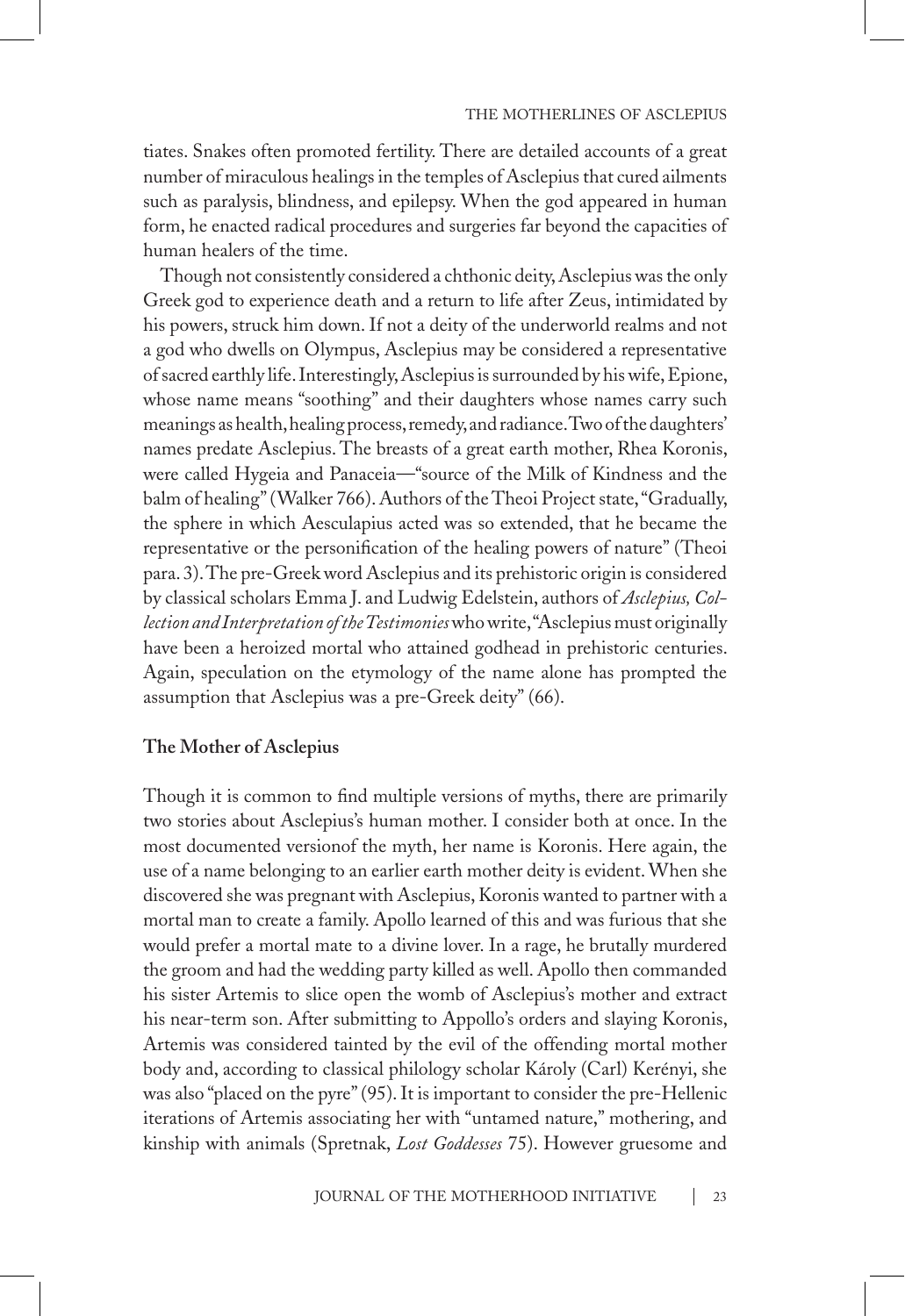tragic, I find it is necessary to emphasize the impact of this goddess-mother burning pyre and to magnify how the ordinary power of a human female giving birth was violently bypassed*.* I cannot help but imagine infant Asclepius taking his very first breath and inhaling the smoke of his murdered mother's flesh and the death of nature untamed.

# **Earth and Cosmos: Saying Her Name**

Although the name Koronis is more commonly recorded in history, Kerényi discusses how the true name of Asclepius's mother was not to be uttered (90). He explains a motif of light and darkness in the origin story and unites the mother of Asclepius with the rising of the moon when "the new moon had just appeared" (93). He considers the true name of Asclepius's mother to be "Arsinöe" meaning "The Luminous" (93). Impressively, there seems to be no mother of The Luminous. Kerényi writes, "she had been motherless like the primordial maiden of mythology: *the first woman*" (my emphasis 94). The purpose of the visit to the Asclepian sanctuary in Epidauros, according to Kerényi, was "to meet this divine power half way" (34). What is clear in the origin story that Kerényi reveals is how this sacred human mother figure was so powerful that it was forbidden to even speak of her. The silencing of her name and her stories, along with the wrathful murder narrative, set the stage for intensely patriarchal Greek culture, wherein the healing power of mothering was only available under the surface. To my mind, the co-equal to the lone snake on Asclepius's staff waited in the dark earth, in womblike territories, among roots that communicate through mystery, senses, and dreams. With this image, it is easy to understand why the ailing and grieving people of Epidaurus went underground to seek rest and a return to wholeness.

According to Carl Alfred Meier in *Healing Dream and Ritual*, Aristides stated, "Asclepius bade him always sacrifice to the Eleusinian goddesses as well as to Asclepius himself, and the Apellas stele says the same" (108). The Orphic *Hymn to Hygeia* also incorporates a reference to a female healing deity in the lines "Come then, blessed goddess, to the seekers of mystic healing" (108). Meier, likewise, points to an integration of a dualistic divide when he quotes Plato as stating, "[The doctor] ought to be able to bring about love and reconciliation between the most antithetic elements in the body. Our ancestor Asclepius knew how to bring love and concord to these opposites" (1). As various parts of an all healing wholeness, the presence of the wife and daughters further illustrates the importance of images of women as healers to the collective memory of the people of Epidaurus, and positions Asclepius as an ancestor of earlier earth-based matristic societies.

Gaia, or Earth, was once considered the mother of dreams. It was believed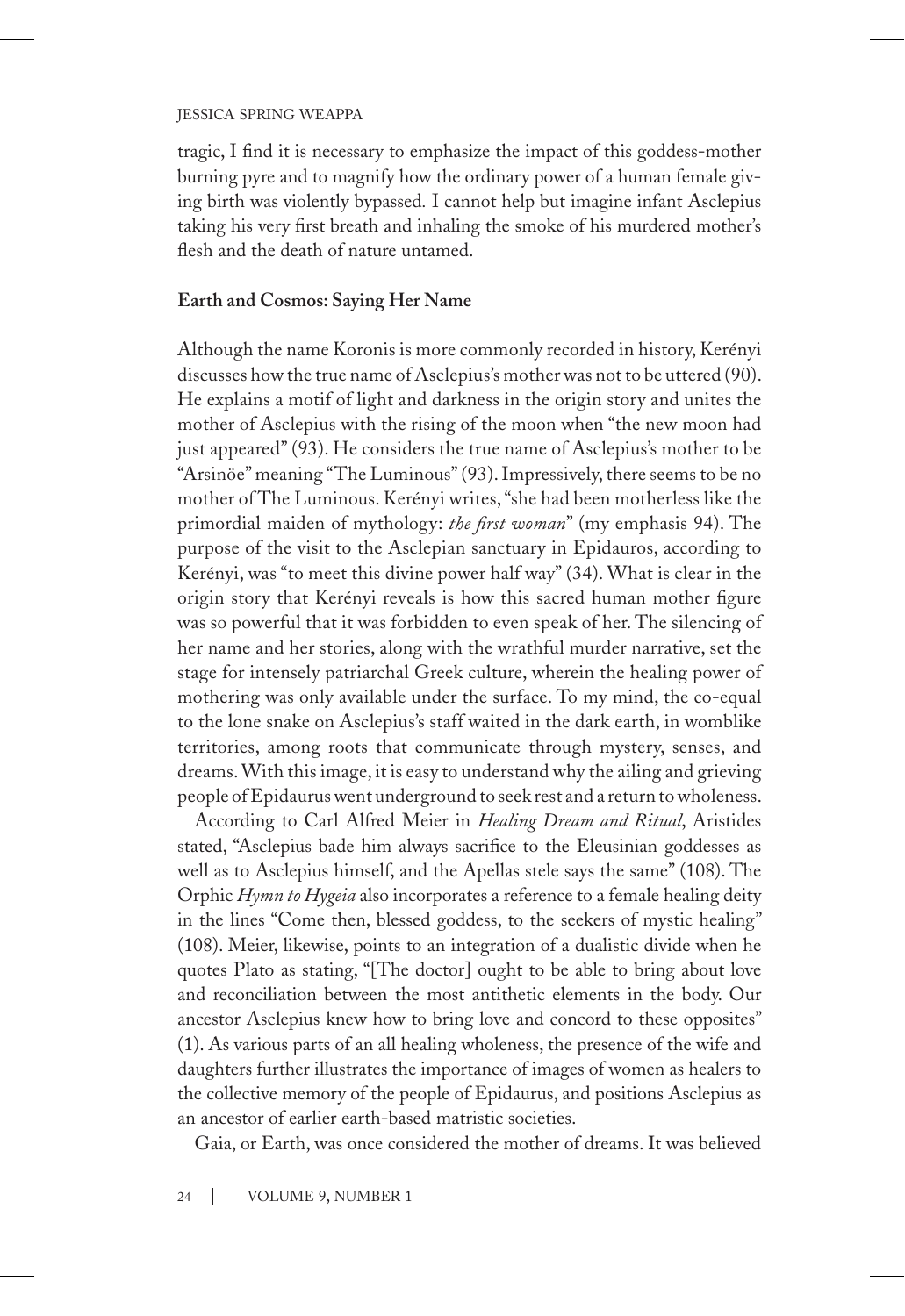that dreams emerged from her womb. The first people dreaming in Delphi did not need an intermediary until Gaia's python was slayed by Apollo (Downing, "Asklepios" 12). How the consequences of this shift to theophanies influenced philosophies of Western consciousness is described well in the following words by Irigaray:

After nature or Goddess have vanished into the neuter, the place is opened for the substitution of them by a God, a God in the masculine—a God who sets his absolute entity against the fluidity of the neuter, and also the proliferation of words, of things, of gods. Thus a God, unique and in the masculine, has occupied the place of ecstasy opened and safeguarded by her. From then on, the world is closed upon itself, and the way is prepared for the hell at work today. (5)

# **Spinning Seeress**

When first noting the attributes of Asclepius, I thought of the many women throughout the world who are known for ceremonial use of the staff, including the völur in my lineage who carried distaffs used for spinning thread and divination (Dashú 80). Those who have practised spinning know it is a meditative activity requiring skilled use of the hands. A spiral is created, which has been known to induce trance like states of consciousness. In Norse cosmology, three ageless female deities dwell beneath the roots of Yggdrasil, the evergreen World Tree, spinning and weaving the integral web of life through time and space. The serpent Jörmungmandr, kin of Fenriswolf and underworld goddess Hel, was cast out into the sea by Odin, eventually grew long enough to reach around the world to grasp its own tail in its mouth, which held life and its cycles together. This serpent also has the power to bring life to an end. Ouroboros is a repeating motif originating in an Egyptian funerary text, in which it is sometimes depicted as two serpents. Throughout world mythology, the ouroboros and mother-goddess seem to rise and fall together (Lundskow 55).

Anne Baring and Jules Cashford discuss the evolution of the serpent from the Neolithic era to Hellenistic and Roman periods. In support of their analysis, they write, "As we have seen, in images of the goddess in every culture the serpent is never far away, standing behind her, eating from her hand, entwined in her tree, or even as in Tiamat the shape of the goddess herself" (499). The authors offer an in-depth look at Genesis, the serpent, Eve, Satan, and the rise of opposition between the body and mind. They emphasize, "It was probably inevitable that once the association between Eve and the serpent was made in a pejorative sense (whereas, symbolically, the relation between goddess and serpent had been life-giving), the association of the serpent with the devil,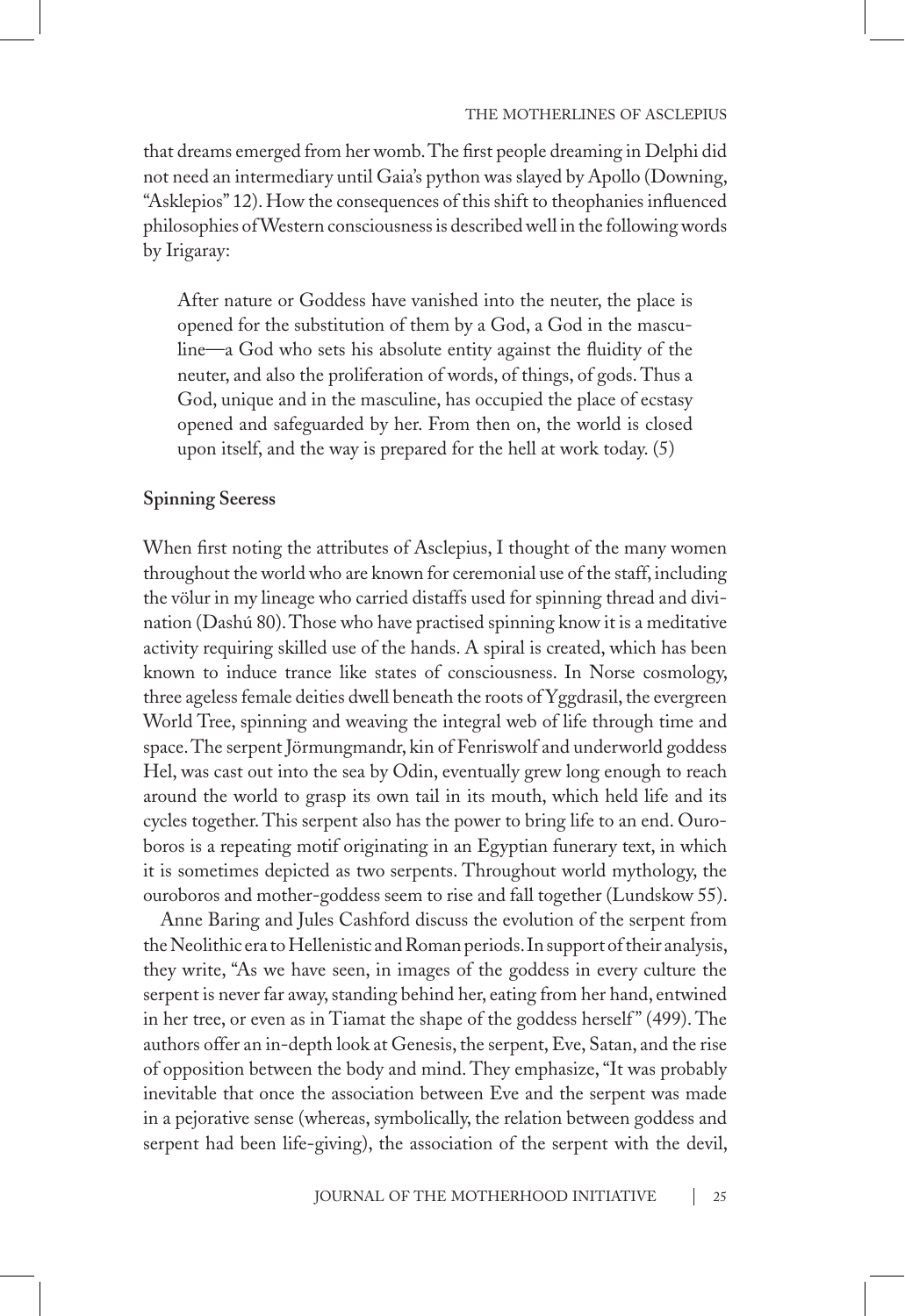and of the devil with Eve, would follow sooner or later" (523). When Irish scholar Mary Condren discusses the crushing of the serpent and the end of matricentric Ireland, she writes, "The paradoxical and tragic view of human existence, where both life and death were intrinsic parts of the same process, lay shattered" (23). When compared to earlier images of infinity and double serpents, I sense a lack of movement and vitality on the rod Asclepius carries. Archaeomythologist Marija Gimbutas writes, "To express intensification, the cultures of Old Europe used images of doubles to indicate progressive duplication, and hence, potency or abundance" (*The Language of the Goddess* 161). Spinning and whirling are intrinsic elements of life evident throughout nature in a myriad of spiraling patterns from a twirled and pulsating umbilical cord to the swirling of galaxies.

# **Kundalini, DNA, and Cosmic Healing**

As I am a longtime practitioner of Kundalini yoga, the distaff, rod, and sceptre all represent to me the tree of life, which mirrors the central axis of the spine, or in yogic terms, the sushumna. The vital energies moving around the sushumna are referred to as manas Shakti and prana Shakti or Ida and Pingala (Saraswati Ch. 1, Loc. 288, par. 1). When illustrated, these subtle energy pathways appear identical to the image of a staff, or sceptre, entwined with spirals or serpents. If a line is drawn along the two serpents to represent the energy centres of the body according to Kundalini philosophy, these subtle energies hold a remarkable resemblance to what we now know DNA looks like when magnified. Healing visions of DNA-like structures are described by indigenous healers all over the world, as anthropologist Jeremy Narby indicates in his book, *The Great Cosmic Serpent: DNA and the Origins of Knowledge*. Narby discusses his field work experiences with shamans in Western Amazonia and studies in molecular biology to reveal the connection between DNA and indigenous healers. Though initially skeptical about this connection, he ultimately agrees with other researchers making the DNA and shamanism connection such as Mircea Eliade. He writes, "They talk of a ladder – or a vine, a rope, a spiral staircase, a twisted rope ladder – that connects heaven and earth and which they use to gain access to the world of spirits" (17). Narby proclaims to have seen these snakes himself and concludes, "They were alive" (157). Although the caduceus is a symbol recognized from Ancient Greece, it appears in some of the oldest known stories as an image of regeneration illustrating our relational and creative human capacities as inseparable from nature and cosmos.

Gimbutas repeatedly notes that too little attention has been offered to much earlier snake symbols found in figures and paintings of women, priestesses, and goddesses from various excavation sites she refers to as "Old Europe"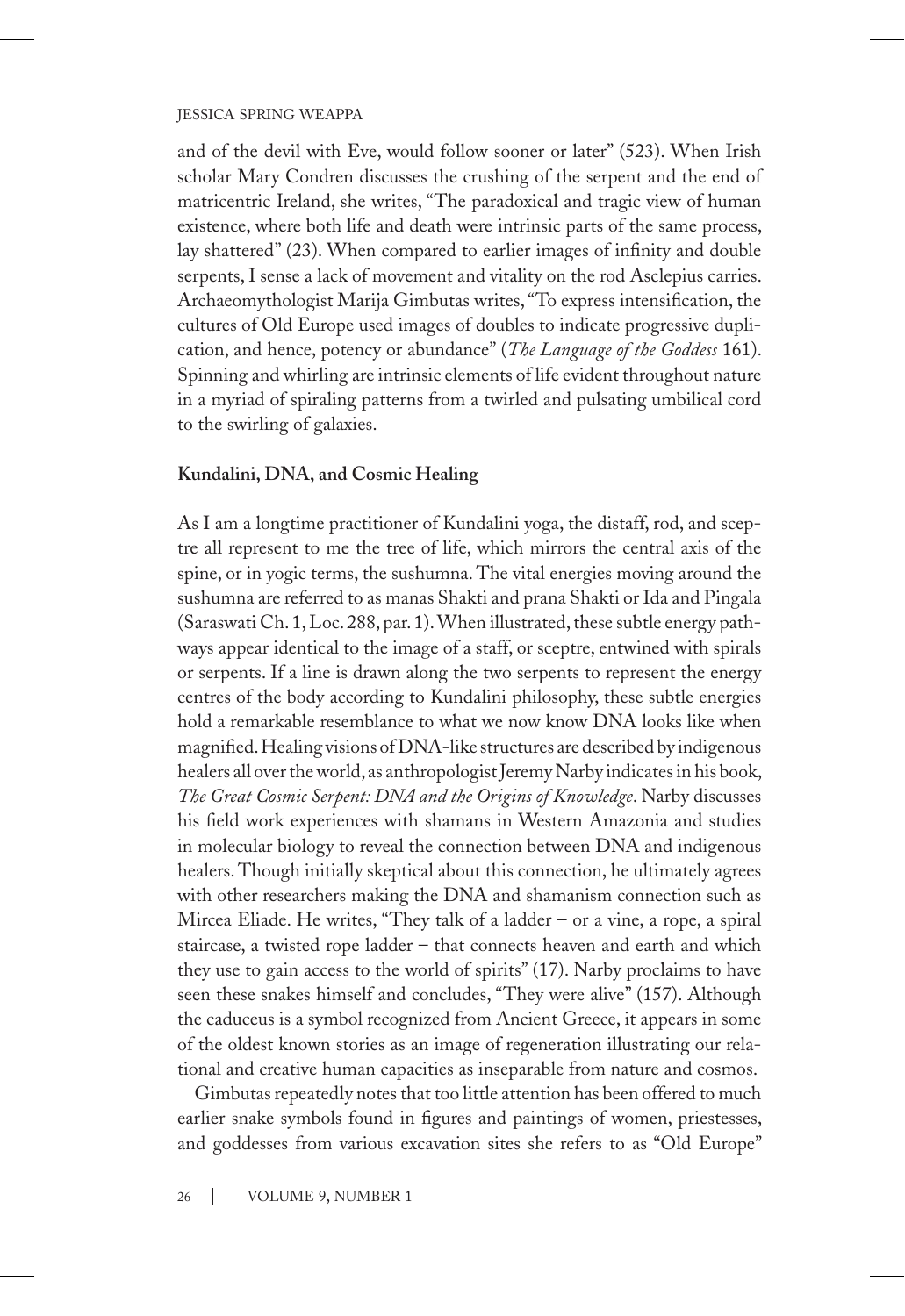(*The Living Goddesses* 42). Although the caduceus is associated with the god Hermes as often as Asclepius, the winged rainbow goddess Iris—a lesser mentioned and lesser known messenger between the gods and humanity—was also often depicted carrying the symbol. An Athenian red figure vase painting dated to the fifth century BCE depicts Iris holding the caduceus in her hand as she breastfeeds infant Hermes. Iris is the divine messenger in the Iliad, but Hermes replaces her in The Odyssey. She is there nourishing life in the very foundations of Western traditions but then disappears. In Irigaray's critique of pre-Socratic philosophy and its multiple omissions, she writes the following:

He claims to teach the true when he begins his instruction with: I say. He does not begin his discourse with she said, even though it is she, Goddess or nature, who inspired him. In fact, he repeats or he transposes the meaning that she, or they, transmit(s). But he appropriates it and presents himself as the master of the message received in secret from her. (35)

#### **Serpentine Motherlines Weaving**

A snake headed-pendant was excavated from the Hal Saflienei Hypogium, where the "Sleeping Lady" was discovered (Savona-Ventura 101). Perhaps one of the oldest images of the double serpent caduceus is pictured on the libation vase of Gudea portraying Mesopotamian vegetation deity Ningishzida, who has been considered both a male and a female deity. Archaeologist A.L. Frothingham associates Ningishzida with "The supreme Mother Goddess who gives birth to mankind" (190). On a relief referred to as *Inanna with Staff*  pictured in Dianne Wolkstein and Noah Kramer's *Inanna: Queen of Heaven and Earth*, Inanna holds the staff entwined by two serpents in one hand (36). Sumerian mythology offers the story of Inanna's transformative descent through seven gates to meet her sister Ereshkigal, who dwells deep below. Although Inanna meets death there, she is resurrected by spirits of nature. Eahr Joan, curator of *Re-genesis Encyclopedia*, describes the stories from ancient Sumer and Mesopotamia as "fairly recent." Joan's work reminds us how mythological themes repeat throughout time and across cultures. Oral transmission of birth-life-death stories occurred long before cuneiform came to be. The myth of Inanna provides ample evidence to indicate how the myths of Ishtar and Isis, Persephone and Demeter, and others were later influenced. Although it is impossible to know the extent of meaning in stories that were not recorded, we can follow the continuity of patterns, motifs, and symbols to engage inquiry with our own minds and bodies.

We might wonder why Inanna's sister, Ereshkigal, whose name means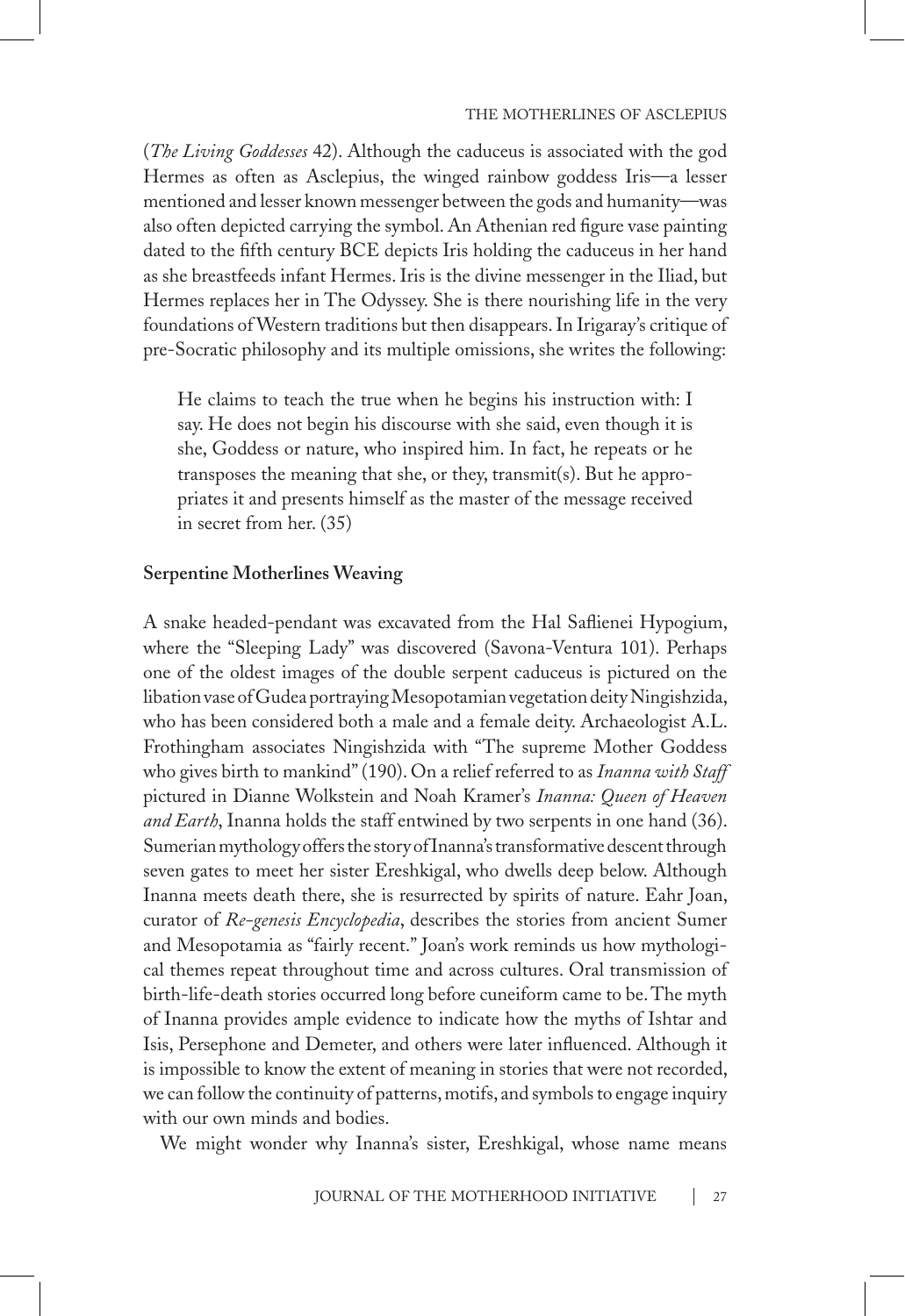"Lady of the Great Earth," resided in the underworld and how she got there. Assyriologist Samuel Noel Kramer indicates how, like Persephone, Ereshkigal was seized and taken, too (Kramer 76-79). However, Baring and Cashford indicate in *The Myth of the Goddess* that the original goddess of the underworld was "serpent goddess of the deep" Nammu. (223) Here again, we must hold paradox and consider the spiritual potency of cultural images. As Wolkstein and Kramer write, "A passageway has been created from the Great Above, the conscious, to the Great Below, the unconscious, and it must be kept open. Inanna must not forget her neglected, abandoned older 'sister'—that part of herself that is Ereshkigal" (161). Resembling how one went to the temple of Asclepius alone to be healed, Inanna chose to enter the gates of the underworld alone. Whether feelings of desperation or determination begin a journey to underground realms, mythology often indicates to us that these realms offer a regenerative healing of a split, rupture, or divide.

# **The Regenerative Womb**

How the womb and the tomb are related seems quite significant in Asclepian healing. Gimbutas has compared the famous voluptuous "Sleeping Lady" sculpture in Malta with the rites in the temples of Asclepius, as she describes the uterine and egg shapes of the underground temples and tombs there. Of the Asclepion, she writes the following.

This rite probably derived from Neolithic practices that likened sleeping in a cave, temple, or underground chamber to slumbering within the goddess' uterus before spiritual reawakening. For the living, such a ritual brought physical healing and spiritual rebirth. For the dead, burial within underground chambers, shaped and colored like the uterus, represented the possibility of regeneration through the goddess' symbolic womb. (*The Living Goddesses* 62)

Perhaps this points to what is mysterious about the Eleusinian mysteries and the miracle cures Asclepius is known for. Gimbutas further notes how "both the Minoan and the Greek Demeter were the same goddess" and describes how the goddesses became "eroticized, militarized (especially Athena), and made subservient to the gods," which contributed to ideas of "female deficiency" still influential today (*The Living Goddesses* 160-64). Alexis Martin Faaberg traces the myth of Demeter and Persephone to anthropomorphic images of a triple goddess on the Phaistos Cup found at the Minoan palace of Ancient Crete and comments: "The snake-like plumage sprouting from their heads alludes to their regenerative powers" (259). Gimbutas mentions the Minoan snake priestess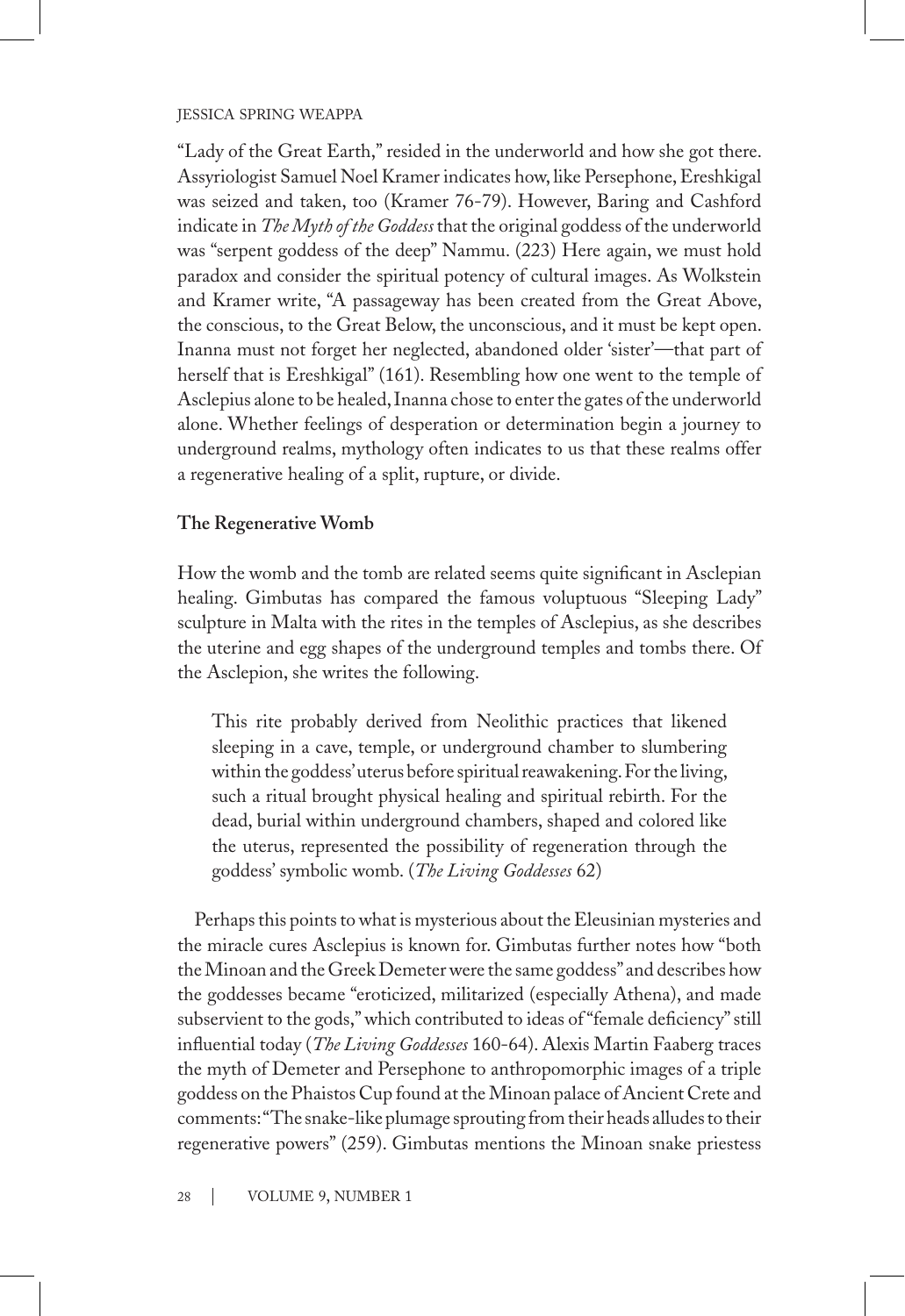figurines performing a ritual with exposed breasts and snakes winding around arms and hands and explains: "Found in a floor cyst repository, a storage area for sacred objects, these figurines further stress regeneration and the chthonic aspect" (136). She further describes cave sanctuaries to be "an important part of the Minoan archaeological repertoire" (138).

# **Physician Mother Gula**

Asclepius was not the first healer, and Hippocrates was not the father of medicine. According to Kerényi, dogs and snakes can be seen as one and the same in the Greek mythology (32). The licking of the wounds by dogs in Asclepian temples prompted me to research deities with dogs. Bau of ancient Sumer later became Gula (Great) and is also known by the following names of assimilated female deities: Azugallatu (Great Healer), Belet Balati (Lady of Health), Ninisina, Nintinugga, Nimdindug, Ninnibru, and Ninkarrak. Joshua J. Mark, contributor to the *Ancient History Encyclopedia*, describes her as "the patroness of doctors, healing arts, and medical practices" (1-2). As he further describes, "Her iconography depicts her always with a dog, sometimes seated, and surrounded by stars. She is associated with the underworld and transformation" (1). Barbara Böck explains, "Originally, the Babylonian pantheon included several independent healing goddesses who, during the period from the third to the second millennium BC merged into the figure of Gula" (2). Böck describes Gula as a mother healer and explains how she assumed aspects of the goddess Inanna as the "great physician" who "gives life" (12-15).

Regardless of positionality about a matriarchal past, we can trace the threads of history backward through Western consciousness to cosmologies in which women were deified for having the power of the moon in their wombs and the ability to shed life-giving blood. Discovered in Turkey, the "Seated Woman of Catalhöyük," with two large felines at her sides, is strikingly similar to the images of Gula and her dogs. Ocher red is the colour of life in rooms painted with birthing images discovered at Catalhöyük. The dead were buried underneath the floors of living spaces, again offering themes of birth, death, and regeneration (Gimbutas, *The Living Goddesses* 11). The egalitarian organization of life and evidence of close kinship between these people are inspiring and meet a reclaimed definition of matriarchy detailed by scholar Heide Göttner-Abendroth, which considers specific social, economic, political, and cultural criteria:

It is true that in patriarchal societies women are ruled by men. But matriarchal societies are in no way a simple reversal of this scenario. In matriarchies, women are at the center of culture without ruling over other members of society. The aim is not to have power over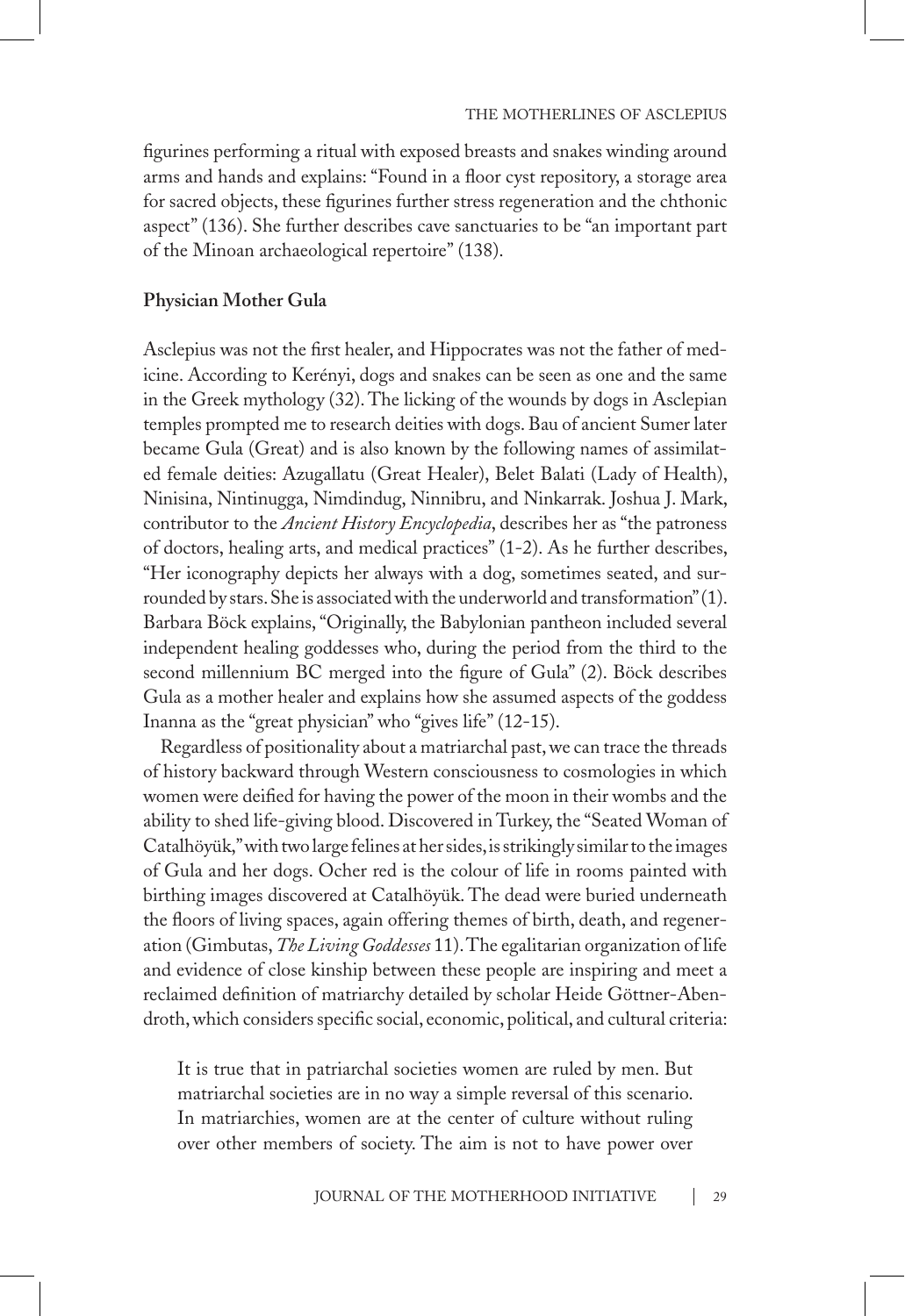others and over nature, but to nurture the natural, social and cultural life based on mutual respect. (par. 9)

# **Mothers of Gods: Love and Sacred Sexuality**

The dissertation of Harvard scholar Hector Ignatio Avalos compares the healing practices in temples of Asclepius with the temple practices of Gula and Yaweh (xxvii). Asclepius is sometimes referred to as ancestor and chief rival of Christ. He was born to a human mother and divine father, performed miracle cures and was considered a saviour, died and returned to life, released demons, etc. (Downing, "Asklepios" 21). *In Missing Mary: The Queen of Heaven and Her Re-Emergence in the Modern Church*, cultural historian Charlene Spretnak discusses the "bizarre extrapolations" about the chastity of the Mother of Christ, and how they "evolved to soothe the fears and insecurities of males who have been raised with patriarchal socialization" (207, 209). If we can trace elements of the Christ narrative to the myth of Asclepius and recover fecundity and relationality through the motherlines of both, perhaps we can begin to unveil a renewed cosmology of wellbeing for the future that honours all life and reveres all bodies.

Although Demeter is often thought of as a deeply grieving mother figure mourning the abduction, or rape, of her daughter Persephone by Hades of the underworld, women's spirituality scholar Mara Lynn Keller draws attention to Demeter's origins as an Earth Mother "of divine sexuality and procreation" (47). She explains that a central purpose of the mother-daughter mythologem was "to instruct girls about their fertility and the unfolding patterns of women's lives" (43). Keller discusses how the deep and enduring love between mother and daughter survives the worst of patriarchal overlays (45). I know this enduring love as a mother of sons, which calls me to consider in depth the enormity of loss and trauma experienced by motherless Asclepius and urges me to illuminate why this myth still matters today.

Looking at the relationship between Demeter and Healer Mother Bau, I consider how Marija Gimbutas describes the Egyptian frog deity Heket as "primordial mother of all existence" (*The Living Goddesses* 28). She relates her to Bau in representing "fecundity and regeneration after death" when discussing skirt-raising rituals in ancient Egypt (28). Goddess scholar Starr Goode further describes the Greek Baubo in the story of Demeter as an ancestor of Bau and mirror of the froglike Sheela na gigs, which have been found on the the walls of church ruins in Ireland. She considers these figures "recurring symbols of the energy rooted in the vulva" and her "ever renewing power of life" (91-92). She further explains:

It is Baubo, the old servant, who brings Demeter (and thus the ne-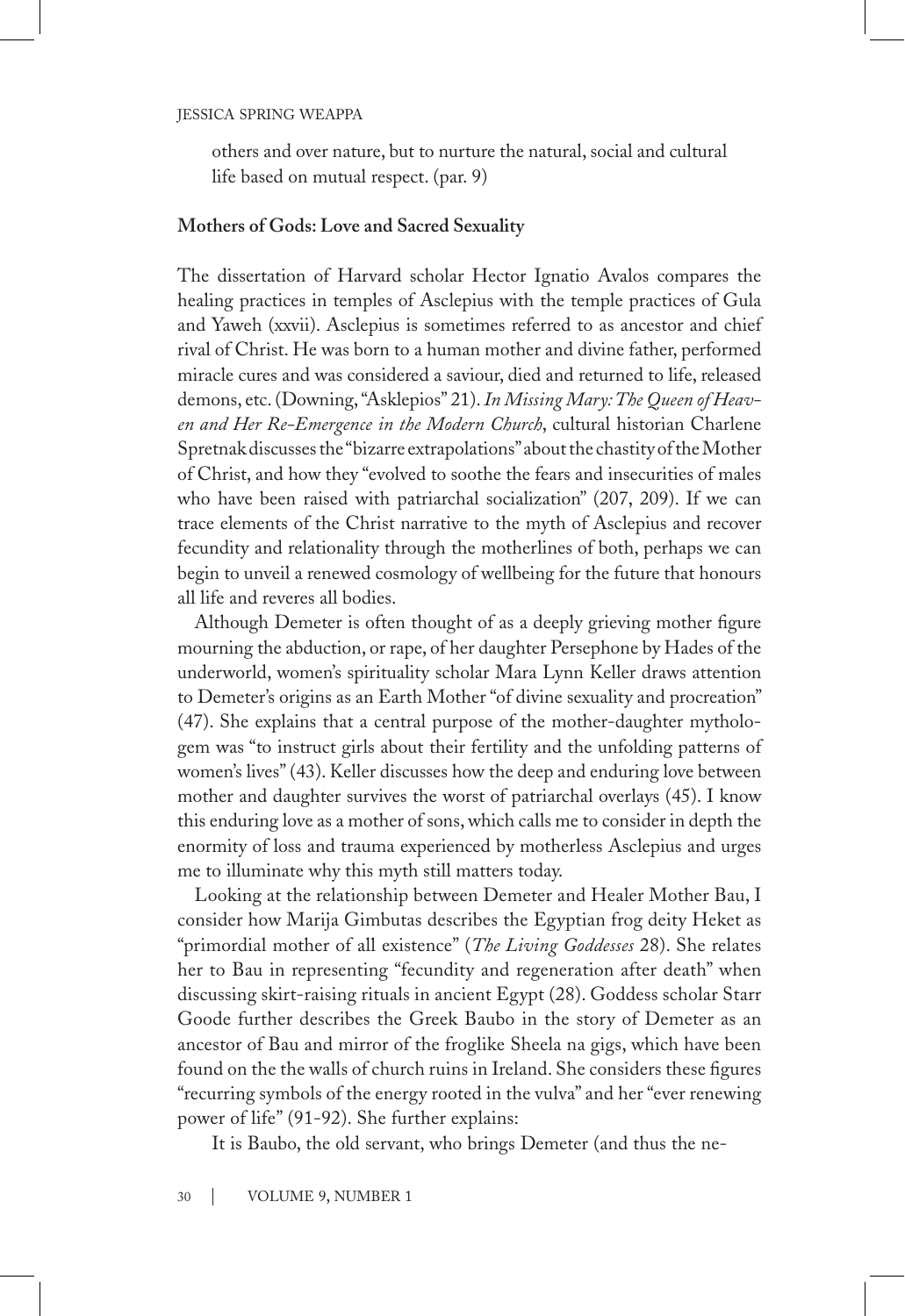glected, dying earth) back to life by making the goddess laugh. How does she accomplish what all the gods of Olympus failed to do? By lifting her skirts in an act of *anasyrma,* a ceremonial gesture of naked vulvic display. Here, the act of display conveys not a terrifying power but rather an invocation to joy. (91)

# **Lifeblood: Asclepius, Medusa, and Dionysus**

Perhaps dream temple healings also evoked image perception and memory stored within the body. In his book *The Alphabet Versus the Goddess*, Leonard Shlain attempted to answer the question, "What event in human history could have been so pervasive and immense that it literally changed the sex of God?" (viii). His answers point to neurological changes: "When a critical mass of people within a society acquire literacy, especially alphabet literacy, left hemispheric modes of thought are reinforced at the expense of right hemispheric ones, which manifests as a decline in the status of images, women's rights, and goddess worship" (viii).

If Shlain's argument is accurate, the suppression of sacred female power began around the time when pictograms evolved into cuneiform script. This may explain my initial reaction to reading the myths of Sumer and encountering empowered female deities alongside patriarchal overlays, especially in the actions of god Enki, who does not seem clear about whether he should befriend the Queen of Heaven and Earth or seek power over her. In one part of the myth, Inanna seems to celebrate all the *me* Enki gave her to load up her heavenly boat. She is scripted as saying, "He gave me the staff…. He gave me the descent into the underworld. He gave me ascent from the underworld" (Wolkstein and Kramer 16, 127). However, upon the boats return, the story contains what I see as clues pointing to the principles of a matristic society being kept alive by the people of Uruk within a patriarchal overlay:

As the *me* whom Inanna had received from Enki were unloaded, they were announced and presented to the people of Sumer. Then more me appeared —more than Enki had given Inanna … and these, too, were presented to the people of Uruk: 'Inanna brought the *me*…. She brought the art of women. She brought the execution of the *me*.' (emphasis in original, Wolkstein and Kramer 26)

In the heart of the myths from Sumer, a strong female presence does not seem to need permission from any male god. At the same time, a demand for approval from male gods is documented in the clay. I find Shlain's descriptions of a neurological transition from image rich, orally transmitted, and bodily ways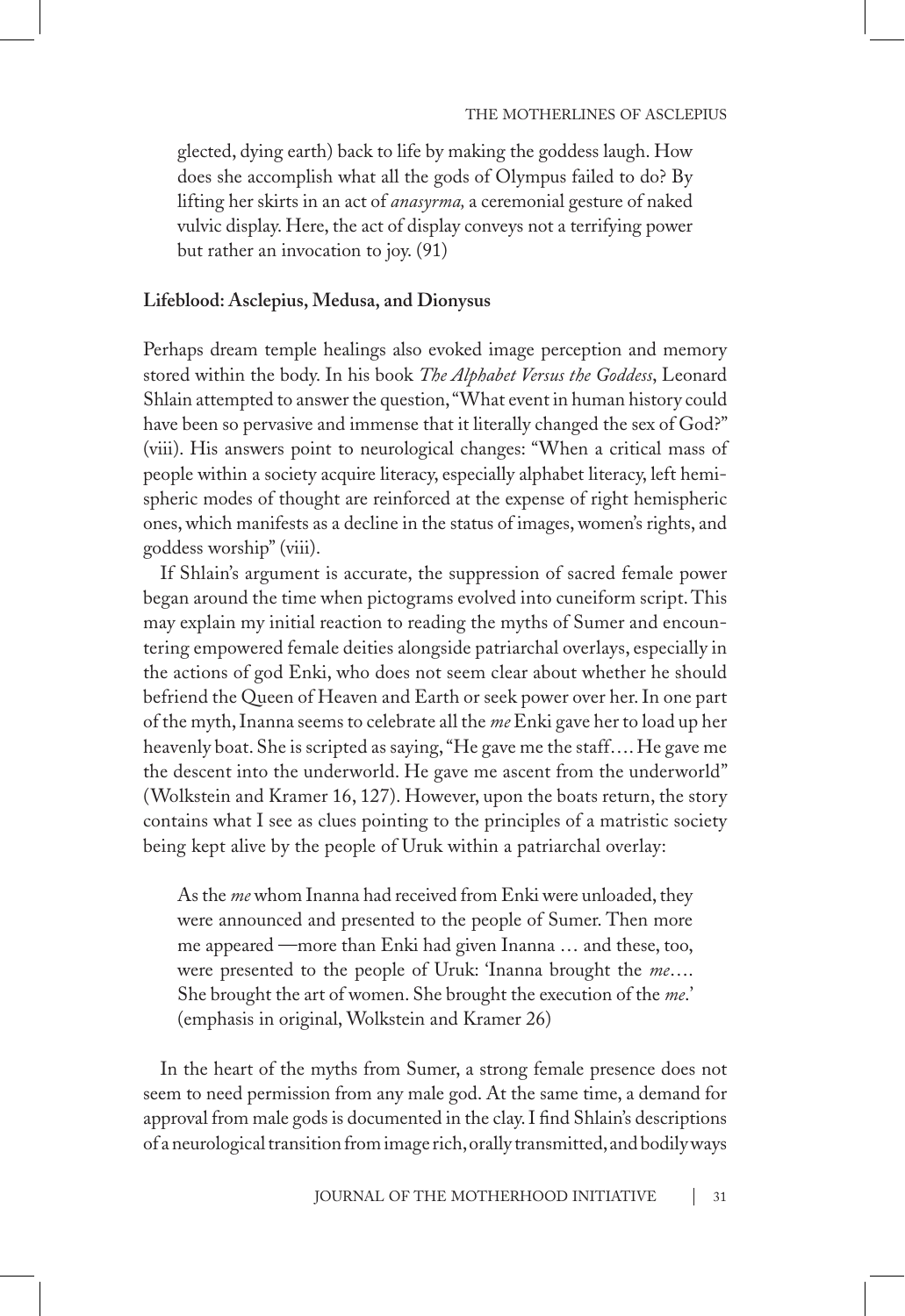of communication to the analytical fixed power of the authoritative written word resonant in this example.

It is fascinating to consider Shlain's position about the left hemisphere of the brain being predominantly masculine knowing how Asclepius used the blood from the veins of the right side of Medusa's body for raising the dead (Downing, "Asklepios" 16). Gimbutas also discusses the fear of women's power and the magic of Medusa's blood as she describes how blood from her hair-snakes caused death, whereas blood from her veins renewed life: "The death-drop of Medusa's blood may have been a transposed and distorted memory of women's powerful moon-blood, and Medusa's terrible mask could reflect menstrual fears and taboos" (26). I agree with Jane Meredith who writes, "It is time serpents were released and wildness broke the stone face of what is acceptable and we saw behind the masks" (Ch.9, Loc. 1041, par. 15). Feminist scholar Donna Haraway highlights a need for Medusa in our time in her recent book *Staying with the Trouble: Making Kin in the Chthulucene*: "Perhaps Medusa, the only mortal Gorgon, can bring us into the holobiomes of Terrapolis and heighten our chances for dashing the twenty-first-century ships of the Heroes on a living coral reef instead of allowing them to suck the last drop of fossil flesh out of dead rock" (Ch.2, Loc. 1233, par. 1).

Shlain's discussion of the Greek god Dionysus offers another example of just how feared women's power was in ancient Greece. Dionysus was also cut from his mortal mother at the time of her death. Apparently, Zeus sewed Dionysus into his thigh and rebirthed him. Shlain also questions the origins of Dionysus: "Virtually all the Dionysian characteristics mentioned: figs, bulls, Muses, the moon, dance, music, moisture, serpents, sexuality, regeneration of the earth, the cultivation of plants, and the nonverbal expressiveness of the mask, were originally under the aegis of the goddess" (139). We might wonder what kind of impact wild and ecstatic Dionysus as a goddess might have had on the Western world. Perhaps harmful labels like "hysteria" and its successor "borderline personality disorder"—in which there continues to be a three-toone female to male gender ratio—would not exist (Sansone and Sansone).

# **To Do No Harm**

In *Greek Medicine as Paideia*, Werner Jaeger writes, "The Greek ideal of culture was the ideal of health" (45). To my mind, there is no ideal of health that excludes the wellbeing of at least half of a population. Distorted perceptions of female bodies and women's needs, created by male fantasies, certainly harmed women in ancient Greece and continue to cause harm today. In Aline Rouselle's *Porneia*, she discusses the consequences of Plato having "referred to the womb as a dangerous animal roaming around the body" (69). This idea is consistent

32 | VOLUME 9, NUMBER 1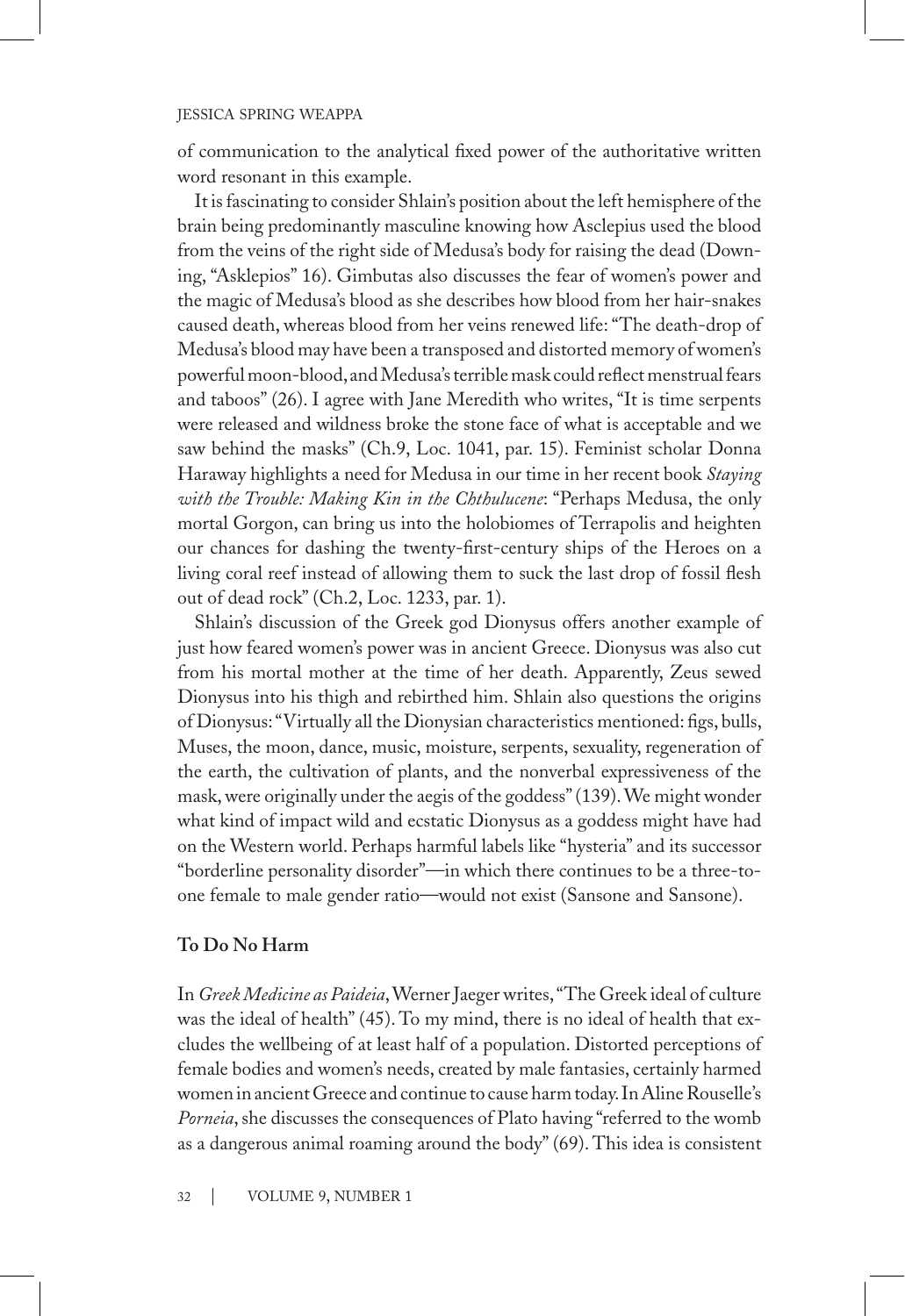with the "wandering womb" mentioned in Nancy Demand's article "Hippocratic Medicine and the Epidemics." She explains that "Hippocratic anatomy viewed the womb as free to wander about the body, causing mischief wherever it settled" (55). As a woman and mother who values integrative medicine, I once applauded the values implied in the Latin "*primum non nocere*," associated with the Hippocratic Oath. However, to "first, do no harm" certainly requires some deeper consideration for bodies not male (Lloyd). In the absence of balanced knowledge about all bodies and their differences to inform how medicine is practised, the Hippocratic Oath is hypocritical.

The ghosts of patriarchs in ancient Greece continue to haunt modern medicine and to disrupt appropriate research for understanding the unique health needs of female bodies. Dr. Alysson McGregor discusses this in a TED talk titled *Why Medicine Has Dangerous Side Effects for Women.* She shares how over the last century laboratory testing and clinical trials of drugs have been performed almost exclusively on male cells and male bodies while pointing to medical studies that indicate at least 80 percent of the drugs withdrawn from the market today are due to side effects on women. She states, "Women are not just men with boobs and tubes. They have their own anatomy and physiology that deserves to be studied with the same intensity." We simply do not have appropriate definitions of what health and wellbeing mean for women, which begs questions about what life may be like if all bodies were considered equal and different bodies equally revered in contemporary models of healing and healthcare. As Elaine Showalter states in *Hysteria, Feminism, and Gender*, "Hysteria is no longer a question of the wandering womb; it is a question of the wandering story, and of whether that story belongs to the hysteric, the doctor, the historian, or the critic (335). In the etymology of the word "medicine" is the Latin "*medico*" from "*medeor*," which means "I heal, cure." ("Medicine") Clearly, the contemporary capitalist medical system itself is in need of healing and a cure.

# **Mind, Body, and Temple**

Can we live postmodern lives that are embodied, relational, ecologically and cosmically attuned? As a women's temple practitioner, I am deeply curious about the authentic roots of yoga in pre-Vedic cultures. When practising with the energies of female deities from the Hindu pantheon, especially Durga, I have experienced and witnessed potent transformation. The Garbhagrha is the central shrine of Hindu temples and translates to "womb of the Goddess" (Amazzone 146). Art history professor Padma Kaimal has studied some of the oldest temples in India to see what she might discover relating to balance between male and female elements. She has discovered design aspects of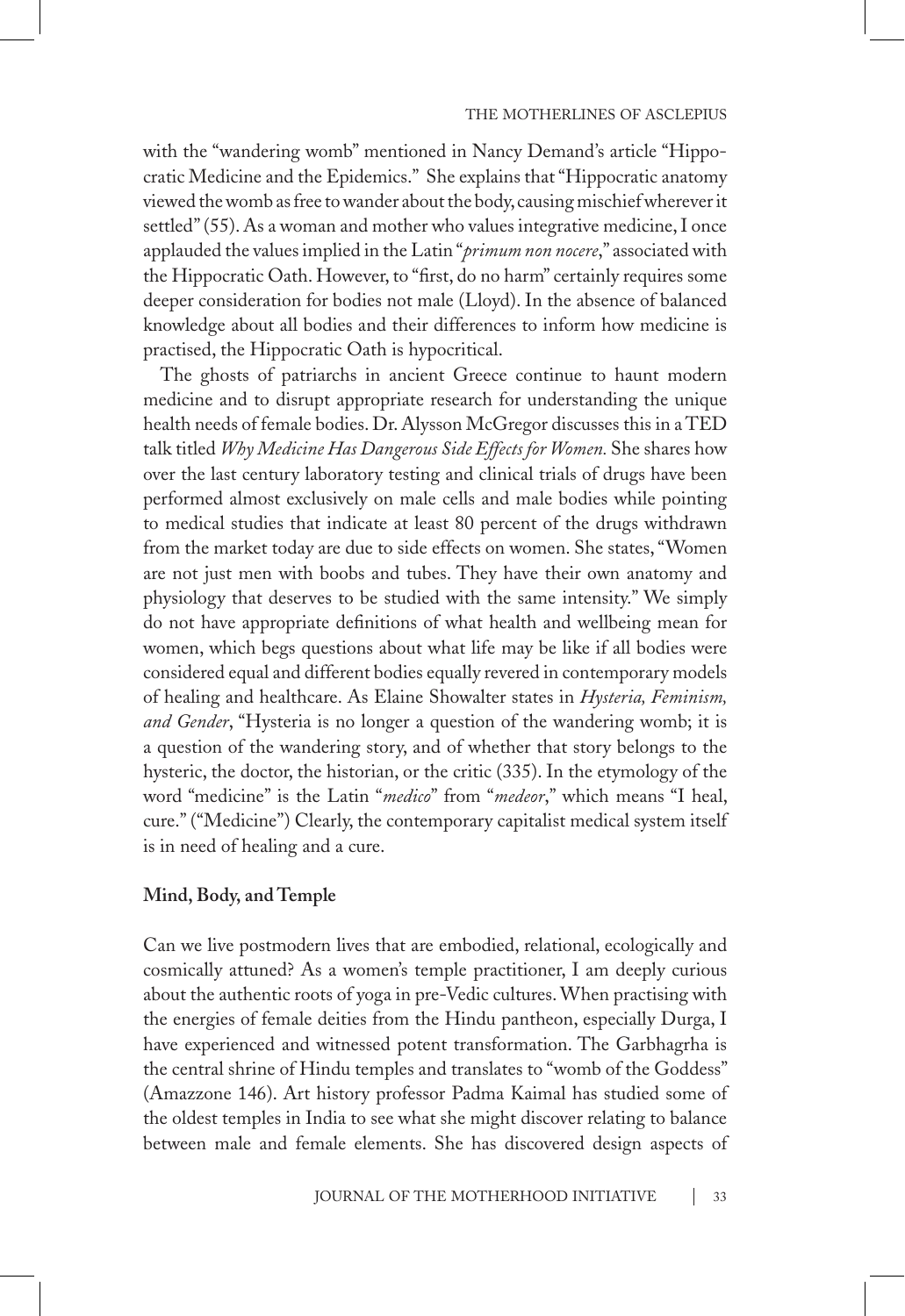some temples as "an explicit invocation of female generative organs" and has described how unroofed spaces seemed to point upward to "frame views of cosmic bodies" (79).

When looking at the current extinction rate of both animals and plants today, it seems vitally important to explore ways of seeing such as Judy Grahn's. She includes the human and nonhuman world in her assertion that "we are all equally human, because we are all equally metaformic" (Grahn, "Cultural Obversity" par. 19). In her metaformic theory, human culture originated with the entrainment of human beings to both the menstrual cycle and the lunar cycle (Grahn, "*Are Goddesses Metaformic Constructs*?" xiv). In this critical time in human and planetary history, with so little time to ignore our common ground, I choose to tend a unitive image of feminisms as "interwoven" in ways that "address contradictions and unequal relations without ever losing hold of what is shared" (Mani 236). Although we have reached levels of abstraction today that seem insurmountable, perhaps we can simply agree that we all come from a mother and begin to see the vital importance of resacralizing our motherlines.

Swedish artist and activist Monica Sjöö posits that the "The Indian Kali was the Irish Cailleach" (222). Imagining how these powerful deities reemerging in our cultural consciousness today share the same blood root is a moving image of relational tension to support our inextricability as feminists, regardless of sex or gender. I agree with Sjöö that "ancient holism must be reconstructed in our own minds, by our own minds, helped by historic knowledge and imagination" (223). To this, I will add the importance of knowing our sacred earthly origins through the borderlands and third spaces of our complex postmodern identities and bodies. How might our great-great grandmothers meet and greet each other without the barriers patriarchy has created? Perhaps we can begin our reclaiming work together here, imagining this.

# **Toward Healing and Sacred Earthly Life**

The healing practices in the temples of Asclepius were attempts to suture the horrifying ruptures created in the severing of humanity from our motherlines. Though glorified and positioned as a hero, Asclepius was a divine human profoundly wounded in a tragedy that became ours collectively. It is my conviction that the process of recovering subsumed ancestral mother knowledges, from as many lineages as possible, cannot be bypassed if renewal of life and sustainability are shared cultural, societal, and global goals. As we continue to meet extraordinary opportunities for transformation today, may we restore primordial wisdom by looking back as well as forward. This is not "a simple attempt to reinstate the Goddess religion of the Neolithic era" (Spretnak, *Lost Goddesses* xi). It is a necessary retrieval of models of deep relationality—a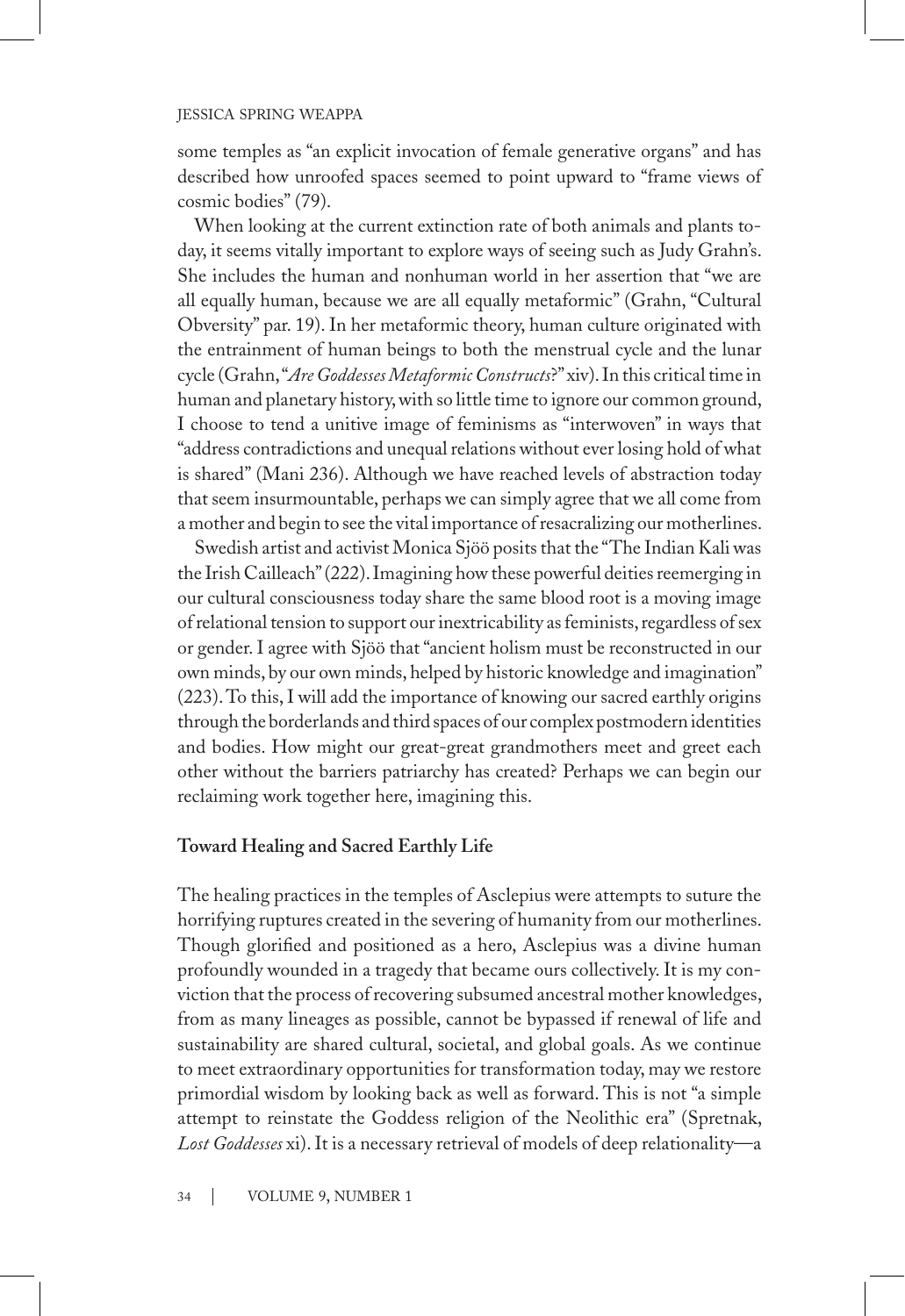collective cultivation of resilience and embracing what possibilities may still exist for interdependent living today and tomorrow. Our illusions of being separate from the natural world and each other are falling away because they must. In this shifting, may we remember the regenerative capacities in the depth of our motherlines. There are multiple wisdoms available to help restore equilibrium and create postpatriarchal futures.

# **Works Cited**

- Atsma, Aaron J. "Asklepios" (Asclepius)." *Theoi Project*, 2000-2015, www.theoi. com/Ouranios/Asklepios.html. Accessed 15 Apr. 2018.
- Amazzone, Laura. *Goddess Durga and Sacred Female Power.* Hamilton, 2010.
- Avalos, Hector Ignatio. *Illness and Health Care in Ancient Israel: A Comparative Study of the Role of the Temple.* Dissertation, Harvard University, 1991.
- Baring, Anne, and Jules Cashford. *The Myth of the Goddess: Evolution of an Image*. Penguin, 1993.
- Böck, Barbara. *The Healing Goddess Gula: Towards an Understanding of Ancient Babylonian Medicine.* Brill Academic Publishers, 2013.
- Condren, Mary. *The Serpent and the Goddess: Women, Religion and Power in Celtic Ireland.* HarperCollins, 1989.
- Clements, Jennifer. "Organic Inquiry: Research in Partnership with Spirit." *The Journal of Transpersonal Psychology*, vol. 36, no. 1, 2004, pp.26-49.
- Dashú, Max. *Witches and Pagans: Women in European Folk Religion, 700-1100*. Veleda Press, 2016.
- Demand, Nancy. *Birth, Death, and Motherhood in Classical Greece.* Johns Hopkins University Press, 2004, pp. 48-70.
- Downing, Christine. "Lecture One. The Greek Understanding of *Soma* and *Psyche*. Asklepios: Mythic and Religious Understandings of Healing." Pacifica Graduate Institute. September, 2015. Lecture.
- Downing, Christine. "Lecture Two. Hippocrates: Father of Scientific Medicine." Pacifica Graduate Institute. October, 2015. Lecture.
- Edelstein, Emma J., and Ludwig Edelstein. *Asclepius: Collections and Interpretation of the Testimonies.* Johns Hopkins University Press, 1998.
- Faaberg, Alexis M. "The Three Faces of Persephone: Cup, Demoted Sproutling and Disembodied Psychosis." *Myths Shattered and Restored: Proceedings of the Association for the Study of Women and Mythology*, edited by Marion Dumont and Gayatri Devi. Goddess Ink, 2016. pp. 256-277.
- Frothingham, A. L. "Babylonian Origin of Hermes the Snake-God, and of the Caduceus I," *American Journal of Archaeology*, vol. 20, no.2, 1916, pp. 175-211. Gimbutas, Marija. *The Language of the Goddess*. Harper & Row, 1989.
- Gimbutas, Marija. *The Living Goddesses: Edited and Supplemented by Miriam*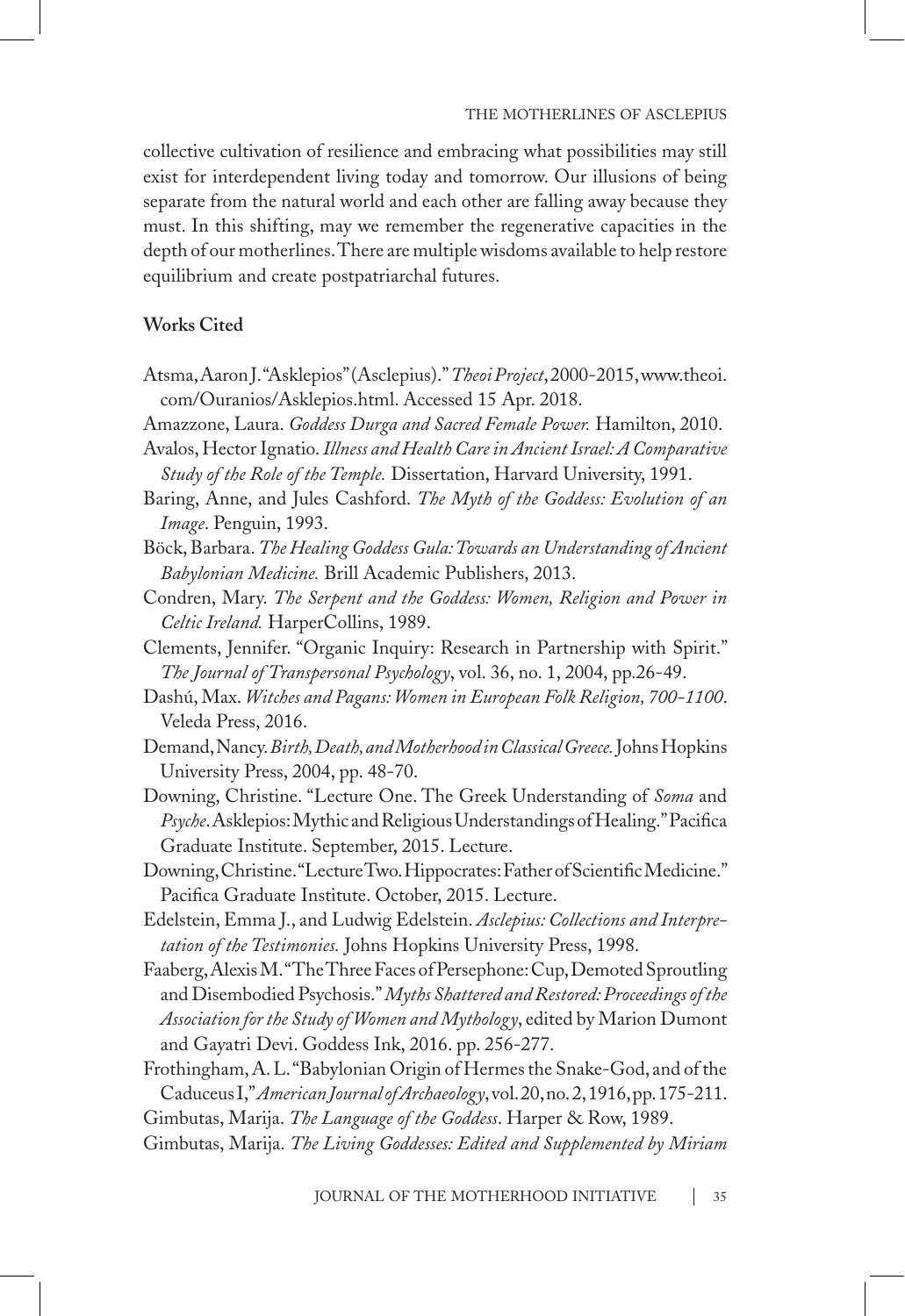*Robbins Dexter*. University of California Press, 2001.

- Göettner-Abendroth, Heide. "Matriarchal Spirituality, Past and Present." *Goddess Pages*, www.goddess-pages.co.uk/matriarchal-spirituality-past-and-present/. Accessed 15 Apr. 2018.
- Goode, Starr. *Sheela na gig: The Dark Goddess of Sacred Power.* Inner Traditions, 2016.
- Grahn, Judith R. *Are Goddesses Metaformic Constructs? An Application of Metaformic Theory to Menarche Celebrations and Goddess Rituals of Kerala and Contiguous States in South India*. Dissertation, California Institute of Integral Studies, 1999.
- Grahn, Judith R. "Cultural Obversity." *Metaformia: A Journal of Menstruation and Culture,* 2007, www.metaformia.org/assets/Articles/Cultural-Obversity. pdf. Accessed 15 Apr. 2018.
- Haraway, Donna. *Staying With the Trouble: Making Kin in the Chthulucene*. Kindle ed., Duke University Press, 2016.
- Irigaray, Luce. *In the Beginning She Was.* Bloomsbury, 2013.
- Joan, Eahr. *ReGenesis Encyclopedia: Synthesis of the Spiritual Dark-Motherline, Integral Research, Labyrinth Learning, and Eco-thea-logy.* www.regenesisencyclopedia.com. Accessed 15 Apr. 2018.
- Kaimal, Padma. "Learning to See the Goddess Once Again: Male and Female in Balance at the Kailasanath Temple in Kancipuram." *Journal of the American Academy of Religion*, vol. 73, no. 1, 2005, pp. 45-87.
- Kerényi, Carl. *Asklepios: Archetypal Image of the Physician's Existence.* Pantheon, 1959.
- Kramer, Samuel Noah. *Sumerian Mythology: A Study of Spiritual and Literacy Achievement in the Third Millenium B.C.: Revised Edition.* University of Pennsylvania, 1944.
- Lloyd, Geoffrey Ernest R., editor. *Hippocratic Writings.* Penguin, 1983.
- Lundskow, George. *The Sociology of Religion: A Substantive and Transdisciplinary Approach.* Pine Forge Press, 2008.
- "Medicine." *English Words of (Unexpected) Greek Origin.* ewonago.wordpress. com/2008/09/02/medicine/. Accessed 15 Apr. 2018.
- Meredith, Jane. "Calling Medusa In" *Re-visioning Medusa: From Monster to Divine Wisdom*, edited by Glenys Livingstone et al., Kindle ed., Girl God, 2017, pp. 953-1045.
- Mani, Lata. *The Integral Nature of Things: Critical Reflections on the Present.*  Routledge, 2013.
- Mark, Joshua J. "Gula: Definition." *Ancient History Encyclopedia*, 18 Jan. 2017, www.ancient.eu/Gula/. Accessed 15 Apr. 2018.
- McGregor, Alyson. "Why Medicine Often Has Dangerous Side Effects for Women." *TED*. Sept. 2014, www.ted.com/talks/alyson\_mcgregor\_why\_med-